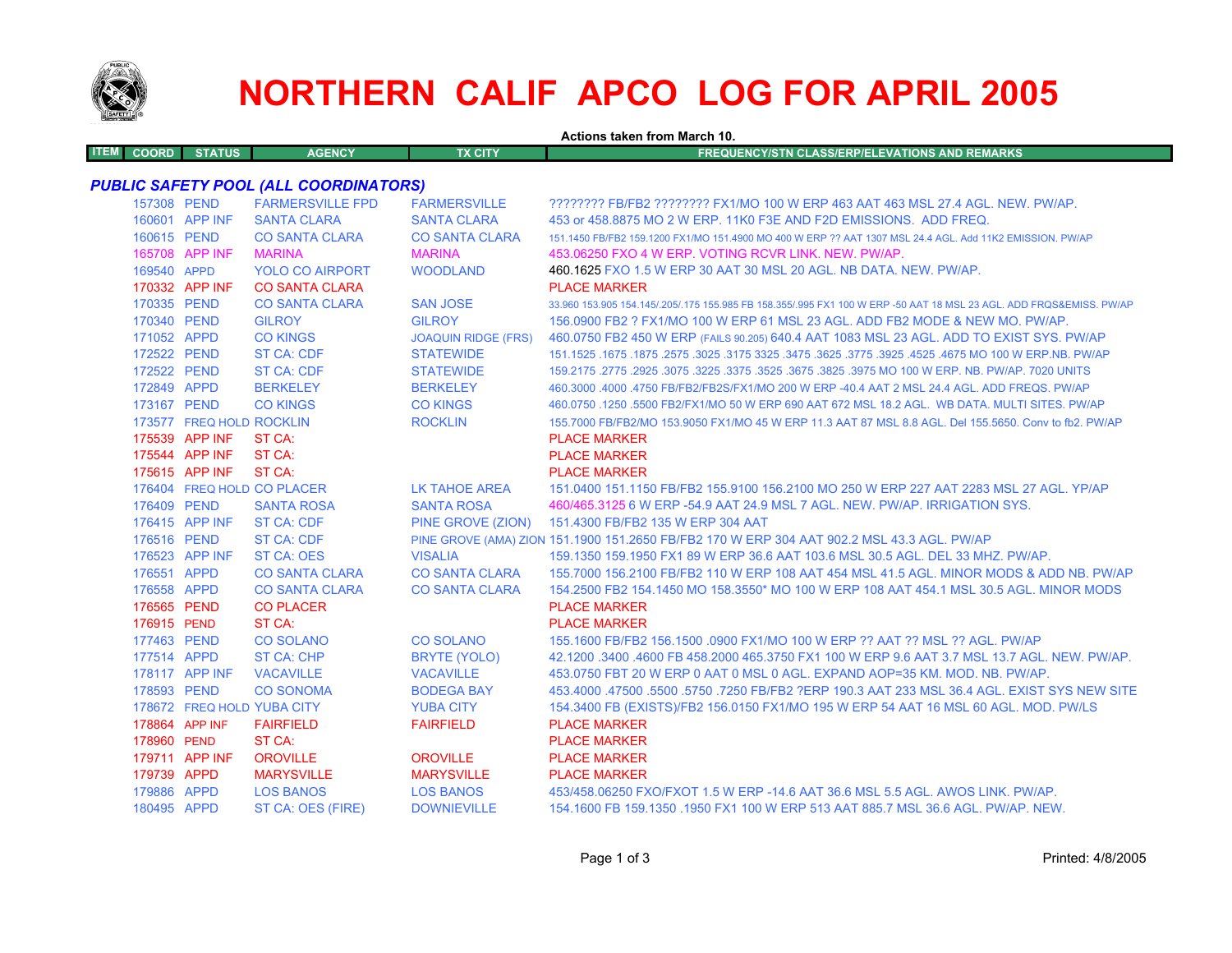|                  |                                        |                 |                                          |                           | Actions taken from March 10.                                                                                 |  |  |
|------------------|----------------------------------------|-----------------|------------------------------------------|---------------------------|--------------------------------------------------------------------------------------------------------------|--|--|
| <b>ITEM</b>      | <b>COORD</b>                           | <b>STATUS</b>   | <b>AGENCY</b>                            | <b>TX CITY</b>            | <b>FREQUENCY/STN CLASS/ERP/ELEVATIONS AND REMARKS</b>                                                        |  |  |
|                  | 180496 APPD                            |                 | ST CA: OES (FIRE)                        |                           | COLUMBIA (TELEGPH) 154.2200 FB 154.1600 FB/FB2 407 W ERP 432 AAT 1139 MSL 24 AGL. MOD/ADD FREQ. PW/AP        |  |  |
|                  | 180558 PEND                            |                 | <b>SANTA CLARA</b>                       | <b>SANTA CLARA</b>        | 153.9650 FB/MO 159.1800 FB/MO 75 W ERP -21.5 AAT 17 MSL 21 AGL. PW/AP. RESTORAL/ADD FREQ.                    |  |  |
|                  | 180574 APPD                            |                 | <b>CONEVADA</b>                          | <b>GRASS VALLEY</b>       | 154.0550 FB/FB2 158.7300 MO 20 W ERP 9.3 AAT 770 MSL 29 AGL. ADD JAIL CHNL TO EXIST. PW/AP                   |  |  |
|                  | 180697 PEND                            |                 | <b>CO MONTEREY</b>                       | <b>WATSONVILLE</b>        | 154.3700 FB/FB2 240 W ERP 24.7 AAT 141.1 MSL 15.2 AGL. RELOCATE EXISTING. PW/AP.                             |  |  |
|                  | 180698 APPD                            |                 | <b>CO MONTEREY</b>                       | <b>MONTEREY</b>           | 155.8050 FB/FB2/MO 153.9200 MO 125 W ERP -47.1 AAT 77.7 MSL 6 AGL. RELOCATE. PW/AP                           |  |  |
|                  |                                        | 180609 APP INF  | <b>CO HUMBOLDT</b>                       | HORSE/PIERCE/PRATT        | 460.3500 .4250 .5250 FB2/MO 150 W ERP 770 AAT 14.6 AGL. NEW. PW/AP. MED COMM                                 |  |  |
|                  |                                        | 180609 APP INF  | <b>CO HUMBOLDT</b>                       | <b>HORSE/PIERCE/PRATT</b> | INTERSITE LINKS FOR ABOVE. 453.???? OR 90.261. NEW. PW/AP                                                    |  |  |
|                  | 180788 PEND                            |                 | <b>CO AMADOR</b>                         | PINE GROVE (ZION)         | 159.1050 FB/FB2 200 W ERP 304.2 AAT 902 MSL 43 AGL. ADD SITE. PW/AP.                                         |  |  |
|                  | 180823 APPD                            |                 | <b>CO SANTA CLARA</b>                    | <b>LOS ALTOS</b>          | 159.1200 FX1 160 W ERP -99.2 AAT 25.7 MSL 7.3 AGL. RELOCATE. ADD NB. PW/AP.                                  |  |  |
|                  | 181006 APPD                            |                 | <b>GILROY</b>                            | <b>GILROY</b>             | 37.0800 FB/MO 60 W ERP -105.8 AAT 61 MSL 18 AGL. RESTORE. PW/AP.                                             |  |  |
|                  | 180885 APPD                            |                 | ST CA: CDF                               | <b>SUSANVILLE</b>         | 159,4050 FX1 100 W ERP -247 AAT 1280 MSL 18 AGL, NEW, PW/AP.                                                 |  |  |
|                  | 181043 APPD                            |                 | <b>CO STANISLAUS</b>                     | <b>CO STANISLAUS</b>      | 153.8750 154.0550 155.0100 MO 100 W WB. PW/IMSA. NEW.                                                        |  |  |
|                  | 181044 APPD                            |                 | <b>CO STANISLAUS</b>                     | PATTERSON (OSO)           | 151,0100 155,0850 FB2 225 W ERP 584.2 AAT 981 MSL 30 AGL, NEW, PW/IMSA                                       |  |  |
|                  |                                        | 181073 DENIED   | <b>ROSEVILLE CEM DIST</b>                | <b>ROSEVILLE</b>          | 460/465.5125 MO 2 W ERP. PW/AASHTO                                                                           |  |  |
|                  | 181113 APPD                            |                 | <b>RED BLUFF</b>                         | <b>RED BLUFF</b>          | 458.9375 FXOT 20 W ERP. MOD EXISTING. PW/UTC.                                                                |  |  |
|                  | 181114 APPD                            |                 | <b>CO CALAVERAS</b>                      | <b>CO CALAVERAS</b>       | 453.2500 FB/FB2/FX1/MO 150 W ERP ?? AAT 855 MSL 32 AGL. NEW. PW/AP.                                          |  |  |
|                  | 181407 APPD                            |                 | <b>ST CA: OES</b>                        | <b>YUBA CITY</b>          | 159.1950 FX1 100 W ERP 4.9 AAT 16.8 MSL 9.8 AGL. NEW. STATE FIRE SYS. PW/AP                                  |  |  |
|                  | 181192 APPD                            |                 | <b>RED BLUFF</b>                         | <b>RED BLUFF</b>          | 156.1200 FB/MO 110 W ERP -24 AAT 91 MSL 22 AGL, PW/AASHTO.                                                   |  |  |
|                  |                                        | 181625 DENIED   | KINGS RIVER CONSV DIST FRESNO            |                           | 453.2500 .6000 FBT 35 W ERP. GPS/RTK. PW/AASHTO.                                                             |  |  |
|                  |                                        | 181842 APP INF  | ST CA: P&R                               | <b>SO LK TAHOE</b>        | 453.96250 FXO 4 W ERP. NB. SCADA SYS. NEW. PW/AP.                                                            |  |  |
|                  | 181774 APPD                            |                 | ST CA: OES                               | <b>STOCKTON</b>           | 154.2200 FB 159.1350 .1950 FX1 100 W ERP 56.1 AAT 0.9 MSL 59.4 AGL. NEW. PW/AP. OES FIRE SYS.                |  |  |
|                  | 181804 APPD                            |                 | LETTERMAN DIGITAL ARTS CEN SAN FRANCISCO |                           | 453.01250 FB2/MO/FX1 274 W ERP 11.7 AAT 9.5 MSL 13.7 AGL. EXISTS. MOD. NB. YP/ITA                            |  |  |
|                  | 181879 APPD                            |                 | <b>HANFORD</b>                           | <b>HANFORD</b>            | 453.6750 FB/FB2/FX1/MO 266 W ERP ??AAT 75 MSL 24 AGL. DEL 460.5750. MOD. PW/AASHTO                           |  |  |
|                  | 181910 APPD                            |                 | <b>CRESCENT FPD</b>                      | <b>CRESCENT CITY</b>      | 151.1000 FB2/MO 159.0600 FX1/MO 160 W ERP -36 AAT 9.1 MSL 29.5 AGL. MOD/ADD FREQ. PW/IMSA                    |  |  |
|                  | 182362 APPD                            |                 | <b>ST CA: CDF</b>                        | EL DORADO CO              | 154,4300 FBT/FB2T/159,2700 FX1T 8 W ERP, ADD TEMPS TO EXIST SYS, PW/AP,                                      |  |  |
|                  |                                        | 182394 APP INF  | <b>ST CA: CDF</b>                        | <b>PILOT HILL</b>         | 154.4300 FB/FB2 126 W ERP 279 AAT 569.7 MSL 24.4 AGL. MOD-EXIST SYSTEM. PW/AP                                |  |  |
|                  | 182571 APPD                            |                 | ST CA: DOT                               | <b>RED BLUFF</b>          | 453/458.5250 FXO 12 W ERP 317 AAT 1829 MSL 19.8 AGL. NEW. PW/AP                                              |  |  |
|                  | 182753 APPD                            |                 | <b>ST CA: DOT</b>                        | <b>FRS/MONT COS</b>       | 453/458.08750 .93750 FXO 6 W ERP 524 AAT 1209 MSL 7 AGL. 800 SYSTEM LINKS. NEW. PW/AP                        |  |  |
|                  | 182752 APPD                            |                 | <b>BURLINGAME</b>                        | <b>BURLINGAME</b>         | 453/458.88750 FXO/MO 5 W ERP -47.7 AAT 21.2 MSL 6 AGL. SPRINKLERS, NEW, PW/AP                                |  |  |
| 470-512 MHz POOL |                                        |                 |                                          |                           |                                                                                                              |  |  |
|                  |                                        | nov 02 app pend | st ca: oes                               | bay area (coord chnl)     | ???.???? Fb/fb2/fx1/mo ?? W erp ?? Aat ??msl ??agl. Bay inter-agency intercom.                               |  |  |
|                  |                                        | 178864 APP INF  | <b>FAIRFIELD</b>                         | <b>FAIRFIELD</b>          | ???.???? FB 484.8250 485.3125 MO 45 W ERP ?? AAT 64.6 MSL 15.2 AGL, PW/AP, NEW.                              |  |  |
|                  | 180917 APPD                            |                 | <b>BRISBANE</b>                          | <b>BRISBANE</b>           | 490.8750 FB2/FX1/MO 35 W ERP -16.7 AAT 61 MSL 8 AGL. NEW.                                                    |  |  |
|                  | 800 MHz PUBLIC SAFETY (GP, YP, GF, YF) |                 |                                          |                           |                                                                                                              |  |  |
|                  | Dec 04 APPD                            |                 | <b>CO CONTRA COSTA</b>                   | <b>CO CONTRA COSTA</b>    | 868.41250 INCR MO COUNT ONLY. GF/AP                                                                          |  |  |
|                  |                                        | 156156 APP INF  | CHABOT-LOS POSADAS HAYWARD               |                           | ???.???? FB2/MO 65 W ERP ?? AAT 12.1 MSL 10.5 AGL. NEW GP/AP.                                                |  |  |
|                  |                                        |                 | 176408 FREQ HLD ST CA: P&R               | PINE GROVE (ZION)         | 856.7375 858.7625 FB/FB2/FX1/MO 184 W ERP 282.9 AAT 902 MSL 43.3 AGL. ADD 2N CHNL MINOR MODS. GP/AP          |  |  |
|                  |                                        | 178312 APP INF  | <b>CO SACRAMENTO</b>                     | <b>CO SACRAMENTO</b>      | 856.46250 .76250 857.78750 858.21250 860.48750 FB/FB2/MO 450 W ERP 109 AAT 252 MSL 472 AGL. MODS. F1D. GP/AP |  |  |
|                  |                                        | 178316 APP INF  | <b>CO SACRAMENTO</b>                     | <b>CO SACRAMENTO</b>      | 856.46250 857.48750 859.21250 FB/MO 220 W ERP 41 AAT 79 MSL 47 AGL, MODS, F1D, GP/AP                         |  |  |
|                  |                                        | 178318 APP INF  | <b>CO SACRAMENTO</b>                     | <b>CO SACRAMENTO</b>      | 857.43750 FB/MO 200 W ERP 32 AAT 54 MSL 30.5 AGL. MODS. F1D. GP/AP                                           |  |  |

APP INF CO SACRAMENTO CO SAC&ROSEVILLE 858/859.21250 FB/MO 200 W ERP V AAT 90.2 MSL 55 AGL. ADD SITES. GP/AP.

APPD ST CA: DOT OAKHURST (DWOOD) 857 & 859.7350 FB/FB2/FX1 80 W ERP 575.5 AAT 1383.8 MSL 30.5 AGL. MOD EXIXT. GP/AP.